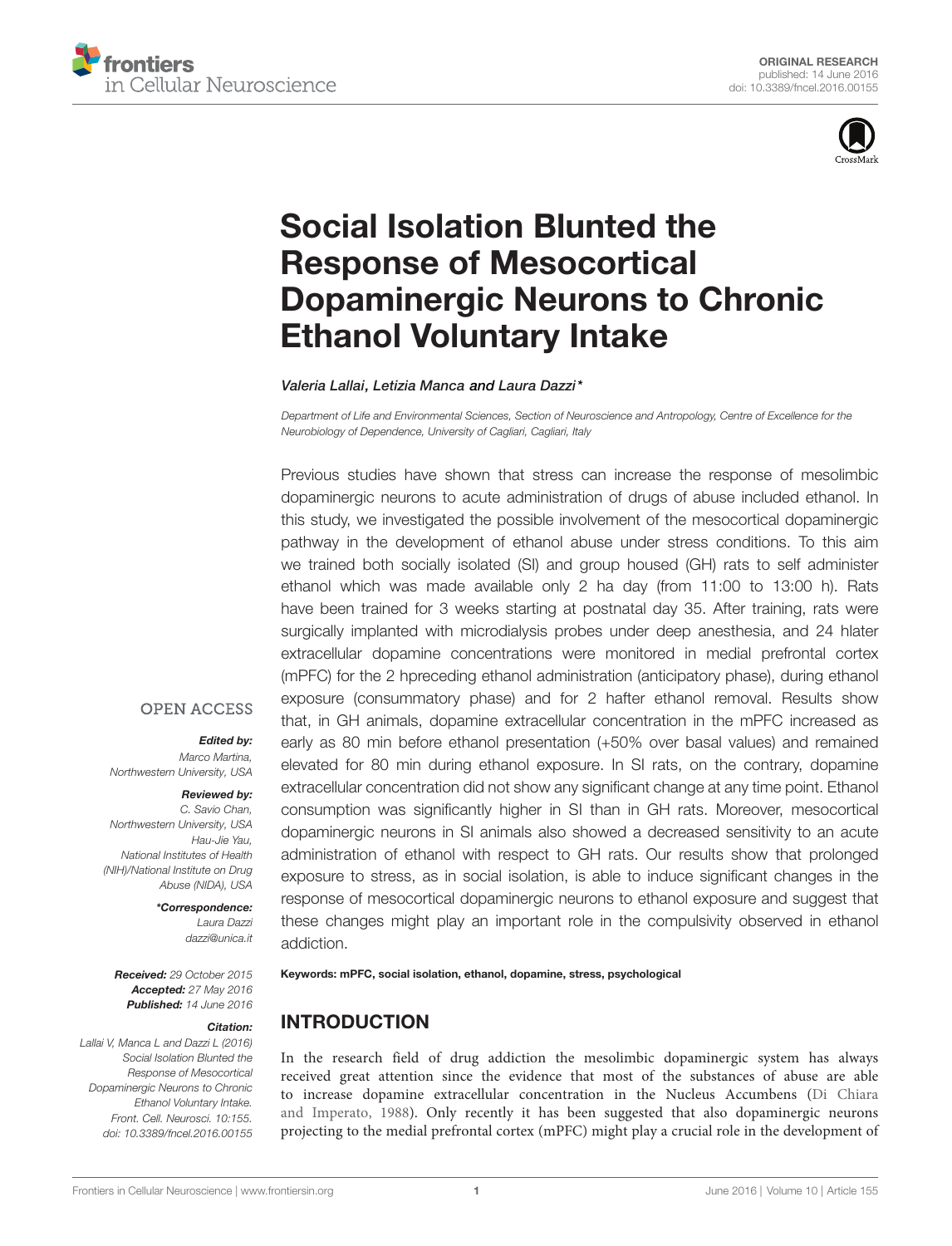dependence (for reviews, see Kalivas and Volkow, 2005; Koob and Volkow, 2010; Jentsch et al., 2014). mPFC is part of the mesocorticolimbic dopaminergic system whose neurons project from the VTA also to the Nucleus Accumbens and Amydgala (Björklund and Dunnet, 2007). These areas together form the reward and motivation circuitry which is crucial in the regulation of functions that are altered in drug addiction, such as attribution of incentive salience to a stimulus (Robinson and Berridge, 1993), activation of goal-directed behaviors (Salamone et al., 2007), evaluation of reward (Koob and Volkow, 2010). In this circuitry, the mesocortical dopaminergic pathway has been proved to be fundamental in regulating impulsivity and action inhibition (Jentsch et al., 2014), which are key feature in all the stages of drug addiction. Accordingly, disruption of the processes that regulate inhibitory control and reward sensitivity has been suggested to be important mechanism in the development of addiction which has been proposed to involve neuroadaptive changes in the mesocorticolimbic circuitry that in turn alter the mechanisms that regulate reward, motivation, memory consolidation, sensitivity to stress, executive and inhibitory control (Koob and Volkow, 2010).

The ventromedial PFC is highly involved in the evaluation of reward and in the process of decision making (Peters and Büchel, 2011). Thus, PFC dysfunction may exacerbate the loss of control associated with compulsive drug use and facilitate the progression to drug addiction (Jentsch et al., 2014; Koob et al., 2014). During abstinence from alcohol, mPFC functionally disconnects from the Amygdala while retaining connection to the Nucleus Accumbens; this functional disconnection has been suggested to be crucial for impaired executive control over motivated behavior suggesting that disregulation of mPFC interneurons may be an early index of neuroadaptation in alcohol dependence (Koob et al., 2014).

In the development of addiction, stress is known to be a key factor, which can increase the vulnerability to drug abuse (Koob et al., 2014). Accordingly, in a model of chronic exposure to stress, like social isolation at weaning, socially isolated (SI) rats show several evidences of a high propensity to addiction. Thus, SI rats have been shown to be more prone to selfadminister amphetamine (Bardo et al., 2001; Whitaker et al., 2013), cocaine (Howes et al., 2000) and ethanol (Hall et al., 1998; Lodge and Lawrence, 2003; Deehan et al., 2007; McCool and Chappell, 2009; Whitaker et al., 2013; Lesscher et al., 2015).

In light of these evidences, in our study we evaluated the possibility that social isolation, as a model of chronic stress exposure, might induce a change in the sensitivity of mesocortical dopaminergic neurons to ethanol exposure which, in turn, would increase the vulnerability of SI rats to develop ethanol addiction. We hypothesize that a decreased response of mesocortical dopaminergic neurons to ethanol would induce a loss of control and a compulsive behavior toward drug use and facilitate the progression to drug addiction.

In our study, we evaluated the effect of both acute and chronic administration of ethanol to test whether the ethanol-induced response of mesocortical dopaminergic neurons might be different after acute or chronic administration of the drug. Moreover, to evaluate whether a decrease in prefrontal cortical function was associated with a vulnerability to ethanol addiction, we also measured the amount of ethanol consumed during self-administration protocol in SI and group housed (GH) rats, as a possible index of a higher propensity of SI animals to develop dependence from the drug.

# MATERIALS AND METHODS

#### Animals

Male Sprague Dawley CD young-adult rats (Charles River, Como, Italy) were bred in our animal facility and maintained under an artificial 12 h-light, 12 h-dark cycle (lights on from 08:00 to 20:00 h), at a constant temperature of 22  $\pm$  2°C, and a relative humidity of 65%. They had free access to water and standard laboratory food at all times. All efforts were made to minimize animal suffering. Animal care and handling throughout the whole experimental procedures were made in accordance with the European Communities Council Directive of 24 November 1986 (86/609/EEC). The experimental protocols were also approved by the Animal Ethics Committee of the University of Cagliari and by the Italian Ministry of Health (authorization #353/2015-PR).

# Social Isolation and Voluntary Consumption of Ethanol Paradigm

At weaning, at postnatal day (PND) 21, the animals were housed individually SI or in groups of five per cage GH. From 28 PND to rats from both groups an ethanol solution was made available for self administration for 3 weeks, 2 h a day (from 11:00 to 13:00 h). To instigate ethanol reinforcement without food or fluid deprivation we used a modified initiation procedure (Samson et al., 1999) that involved the use of sucrose in the ethanol solution; sucrose concentration was progressively decreased, contextually keeping constant that of ethanol, according to the following paradigm: (days 1-2) 5% (v/v) ethanol + 5% (v/v) sucrose; (days  $3-4$ ) 5% ethanol + 4% sucrose; (days  $5-6$ ) 5% ethanol + 3% sucrose; (days 7–8) 5% ethanol + 2% sucrose; (day 9 end of treatment) 5% ethanol + 1% sucrose. By day 11 of treatment to the beginning of the experiment, the solution was kept constant to 5% ethanol (v/v) and 1% sucrose. Both SI and GH animals were placed in individual cages for the 2 hof daily exposure to ethanol to allow a precise measure of ethanol consumption. The weight of each rat, the amount of fluid (both water and ethanol), and food intake were monitored daily at the end of the session.

## Surgery and Experimental Procedures

Rats were anesthetized by intraperitoneal (i.p.) injection of chloral hydrate (0.4 g/kg), and a concentric dialysis probe was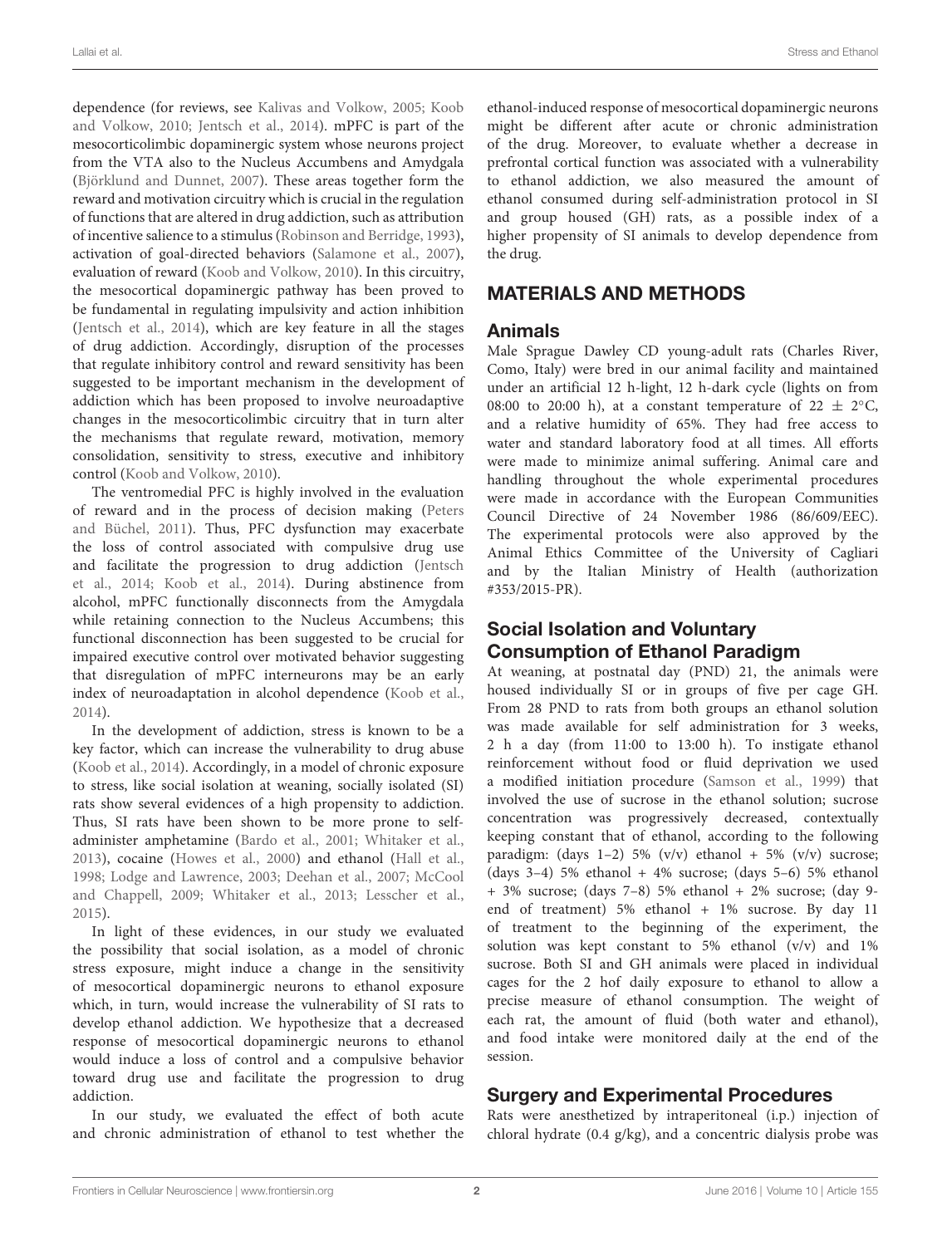inserted at the level of the mPFC  $(A +3.2, ML +0.8, V -5.3)$ relative to the bregma), according to the Paxinos and Watson (1982) Atlas. The active length of the dialysis membrane (Hospal Dasco, Bologna, Italy) was restricted to 4 mm. As previously described (Dazzi et al., 2014), the length of the dialitycal membrane allowed to sample from both infralimbic and prelimbic cortices. Experiments were performed in freely moving rats, 24 hafter probe implantation to allow recovery from surgery procedures. Ringer's solution [3 mM KCl,  $125$  mM NaCl,  $1.3$  mM CaCl<sub>2</sub>,  $1$  mM MgCl<sub>2</sub>,  $23$ mM NaHCO<sub>3</sub>, 1.5 mM potassium phosphate (pH  $7.3$ )] was pumped through the dialysis probe at a constant rate of 2 µl/min. Samples of dialysate were collected every 20 min from 8:30 to 15:00 h and immediately analyzed for dopamine by high performance liquid chromatography (HPLC) with electrochemical detection as previously described (Dazzi et al., 2002b); the detection limit for dopamine was 2 fmol per injection. The average neurotransmitter concentration in the first two samples was taken as 100%, and all subsequent values were expressed as mean  $\pm$  SEM relative to the basal value. The mean in vitro recovery of the probes was  $15 \pm 3\%$ . All probes were tested before implantation, and those with a recovery value outside of this range were not used. The absolute concentration of dopamine was not corrected for this value. At the end of each experiment, the placement of the probe was verified histologically. All rats in which the probe was located outside of the target region were excluded from the analysis. A group of rats were subjected to an acute treatment with ethanol (0.5, 2 g/kg, i.p., 20% solution v/v); the drug was injected after three stable samples (variation in dopamine concentrations less than 20%). For the acute ethanol administration experiments the average neurotransmitter concentration in the first three samples was taken as 100%, and all subsequent values were expressed as mean  $\pm$  SEM relative to the basal value.

## Statistical Analysis

Data are presented as Mean  $\pm$  SEM of at least five animals per group. Microdialysis data were compared among groups with one- or two-way analysis of variance (ANOVA) for repeated measures, factors being treatment and time points. The raw values of dopamine concentration were used for the analysis, with absolute basal concentrations given in ''Results'' Section. Normal distribution of data was verified by Skewness and Kurtosis evaluation with Graph Pad Prism 5.0. Post hoc comparisons were performed with Newman-Keuls test. A  $p$  value of  $\lt$ 0.05 was considered statistically significant for all experiments.

## RESULTS

# Basal Extracellular Concentration of Dopamine in SI and GH Rats

Basal extracellular concentration of dopamine in the mPFC of SI rats was not significantly different from that of GH



rats (14.86  $\pm$  2.926 fmol per 40 µl sample for GH rats vs.  $20.22 \pm 3.048$  fmol per 40 µl sample for SI rats; **Figure 1**). One way ANOVA revealed a not significant effect between the two experimental groups  $[F(1,28)] = 0.60;$  $P = 0.4498$ .

# Effect of Acute Administration of Ethanol on Extracellular Dopamine Concentration in the mPFC in SI and GH Rats

We have previously shown (Dazzi et al., 2002b), that acute administration of ethanol is able to induce a biphasic effect on dopamine extracellular concentration in the mPFC, with lower doses inducing an increase and higher doses a decrease, respectively, in dopamine output. In this article, to evaluate whether in SI rats mesocortical dopaminergic neurons show a different sensitivity to the acute administration of ethanol, we used the same doses we used in our previous article (0.5–2 g/kg, i.p.). The present observations confirm our previous data and show that, in GH animals, the acute administration of a low dose of ethanol (0.5 g/kg, i.p., 20% v/v) induced an increase in dopamine extracellular concentration in the mPFC that was maximal (+60%) 40 min after administration and returned to basal values after 120 min (**Figure 2A**). An higher dose of ethanol (2 g/kg, i.p., 20% v/v), on the contrary, induced a significant decrease in the same parameter (**Figure 2B**) with the maximal effect (−50%) observed 80 min after ethanol administration and values returning to basal after 120 min.

In contrast, in SI animals the acute administration of the lower dose of ethanol (0.5 g/kg, i.p.) failed to significantly modify basal dopamine extracellular concentration (**Figure 2A**) while the higher dose (2 g/kg, i.p.) induced a significant increase (+90% vs. basal values) in dopamine output 20 min after administration, reaching its maximum after 40 min. The increase persisted for 100 min after the injection and returned to basal values in 120 min (**Figure 2B**). The effect induced in SI animals by administration of the higher dose was similar to that observed in GH rats after injection of the lower dose of ethanol (0.5 g/kg, i.p.;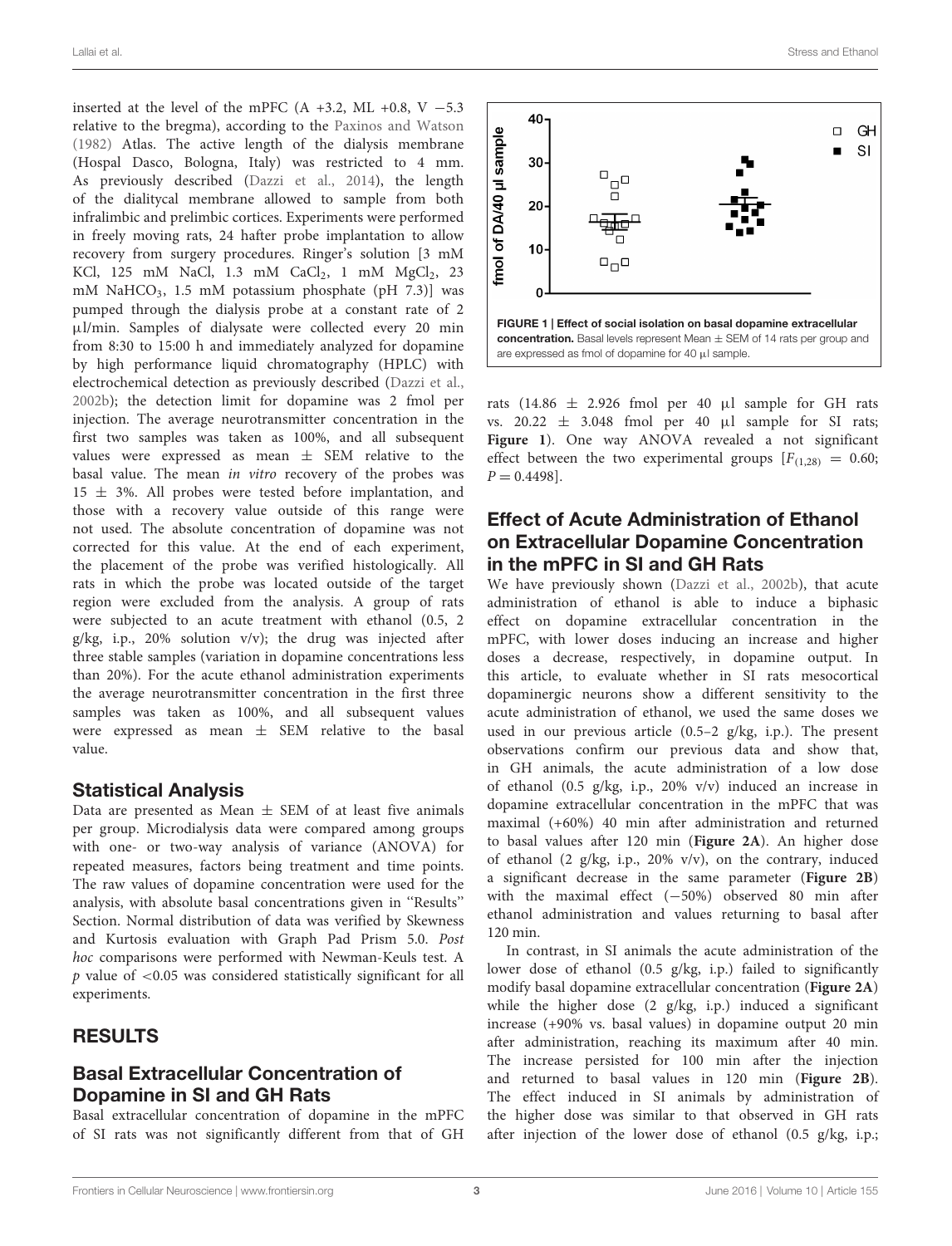

value;  ${}^{b}p$  < 0.05,  ${}^{b'}p$  < 0.01 vs. corresponding point of GH rats.

Dazzi et al., 2002b; present data), which, on the contrary, failed to induce any significant change in dopamine output in SI animals.

Thus, social isolation induced a shift in the dose-response relation on the effect of ethanol on dopamine output in the mPFC (**Figure 2C**).

For the dose of 0.5 g/kg, two-way ANOVA revealed a significant effect over time  $[F_{(8,64)} = 1.89; P < 0.01]$ ; a significant effect of treatment  $[F(1,64) = 7.28; P < 0.01]$ ; and a significant effect of the interaction between factors  $[F_{(8,64)} = 5.75;$  $P < 0.0001$ .

For the dose of 2 g/kg, two-way ANOVA revealed a significant effect over time  $[F_{(8,64)} = 2.92; P < 0.01]$ ; a significant effect of treatment  $[F_{(1,64)} = 8.83; P < 0.05]$ ; and a significant effect of the interaction between factors  $[F_{(8,64)} = 6.12;$  $P < 0.0001$ .

# Voluntary Ethanol Consumption in GH and SI Rats

To evaluate whether a chronic stress exposure like social isolation might alter the preference for ethanol and/or the amount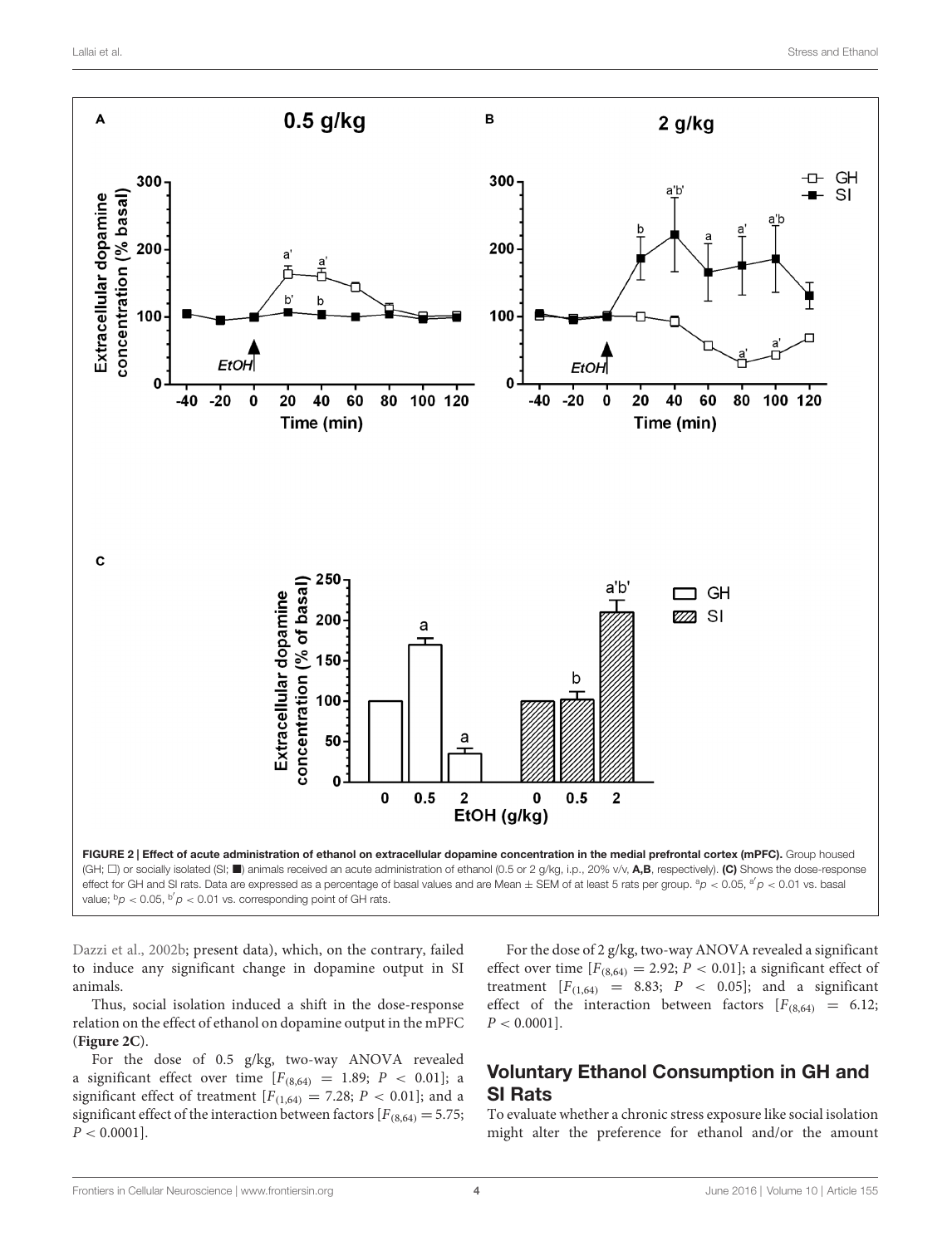



of the drug consumed, we measured the amount of ethanol consumed by SI and GH animals. As shown in **Figure 3**, there was a significant difference in voluntary ethanol consumption relative to housing history, starting from the 5th day of the training protocol with SI animals consuming a significantly greater amount of ethanol than GH rats. The amount of ethanol consumed reached a plateau at the 5th day of the treatment for SI rats (∼6 g of ethanol/kg of body weight) and on the 9th day for GH (∼3.8 g of ethanol/kg of body weight). Two-way ANOVA revealed a significant effect over time  $[F_{(29,406)} = 3.603; P < 0.0001]$ ; a significant effect between the experimental groups  $[F(1,20) = 12.55; P < 0.01]$ ; and a not significant interaction between the factors  $[F_{(29,406)} = 1.130;$  $P = 0.2962$ .

**Figure 4** shows that body weight did not differ significantly between the two experimental groups during the voluntary ethanol intake protocol. SI and GH rats also showed a similar intake of total fluid and food (data not shown).



concentration in the mPFC during anticipation and consumption of ethanol after a voluntary ethanol intake protocol (A) and amount of ethanol consumed during the microdialysis experiment by SI and GH animals (B). Animals have been trained to voluntary consume ethanol from 11:00 to 13:00 every day for 3 weeks. During this time the ethanol containing solution was made accessible to the animals, and microdialysis samples were collected from the mPFC before, during, and after ethanol presentation. The amount of ethanol consumed during the experiment was calculated at the end of the experiment as difference between the weight of the bottles before and after the consumption session and is expressed as Mean  $\pm$  SEM of 20 rats per group. Data are expressed as a percentage of basal values and are Mean  $\pm$  SEM of at least 5 rats per group.  ${}^{a}p < 0.05$ ,  ${}^{a'}p < 0.01$  vs. basal values;  $b_p < 0.05$ ,  $b'p < 0.01$  vs. corresponding GH value.

# Effect of Prolonged Voluntary Ethanol Intake on the Extracellular Concentration of Dopamine in the mPFC of SI and GH Rats

In GH rats the chronic voluntary consumption of ethanol induced a significant increase of extracellular dopamine concentration as early as 120 min before ethanol presentation and increased further to reach a maximal value of +70% of basal values by 60 min before ethanol consumption. It then slightly declined to a value of +50% during ethanol intake to return to basal values 40 min before removal of the alcoholic solution (**Figure 5A**). In contrast, social isolation markedly reduced the sensitivity of mesocortical dopaminergic neurons to anticipation of ethanol. Indeed, in SI rats, in contrast to GH animals, the extracellular concentration of dopamine didn't show any significant variation during the anticipatory phase; during the consummatory phase there was a slight but not significant decrease (−25% below basal values) in dopamine output. ANOVA revealed a significant effect over time  $[F_{(18,198)} = 1.628; P < 0.0001]$ ; a significant effect of housing  $[F(1198) = 9.130; P < 0.0001]$ ; and a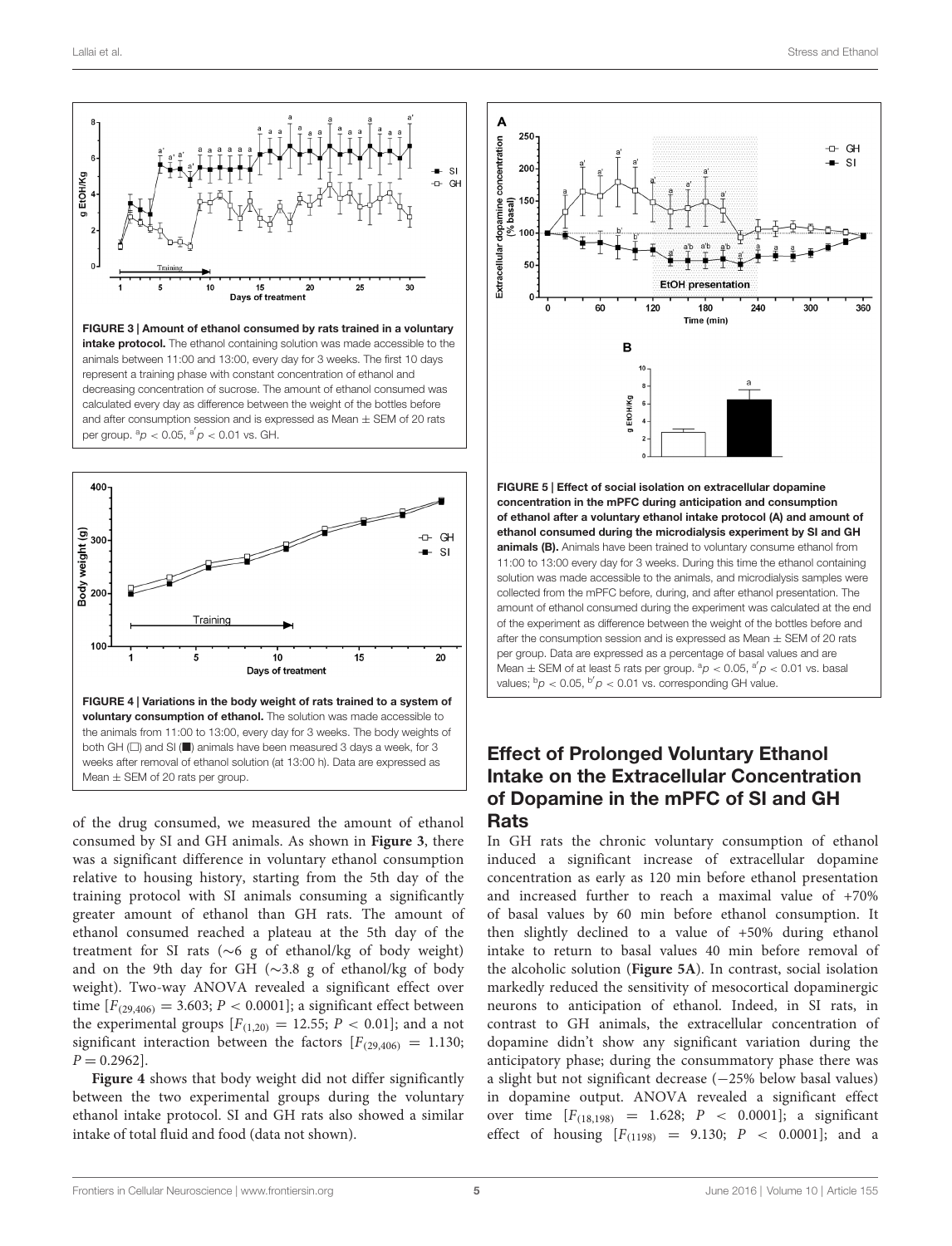significant interaction between factors  $[F_{(18,198)} = 1.628;$  $P < 0.05$ ].

The amount of ethanol consumed by the two groups of rats during the experiment is shown in **Figure 5B**, and was significantly higher for SI than for GH rats (P < 0.01; **Figure 5B**).

# **DISCUSSION**

Our results have shown that social isolation induces, in rats, a shift in the dose-response relation for the effect of the acute administration of ethanol in mesocortical dopaminergic neurons. In SI rats, in fact, the administration of 2 g/kg of ethanol, which in GH rats elicited a significant decrease in dopamine extracellular concentration in the PFC, induced an increase in the same parameter that was similar to the effect elicited by a lower dose (0.5 g/kg) in GH rats (present data; Dazzi et al., 2002b). The lower dose of ethanol failed to induce any significant effect in SI animals, while increased dopamine output in GH animals.

One possible explanation for the observed effect is that SI rats show a marked decrease in plasma and cerebrocortical concentrations of neuroactive steroids (Serra et al., 2000) and the effect of ethanol on mesocortical dopaminergic neurons is particularly sensitive to brain concentrations of progesterone and 3α, 5α-THDOC. In fact, an increase in the concentrations of these neurosteroids by prolonged administration of progesterone, is able to increase the response of mesocortical dopaminergic neurons to an acute administration of ethanol (Dazzi et al., 2002b). This effect was completely abolished by finasteride, which, by inhibiting 5α-reductase induces a marked decrease in plasma and brain concentration of 3α, 5α-THDOC (Concas et al., 1998; Dazzi et al., 2002a), suggesting that this progesterone metabolite is crucially involved in mediating this effect.

Alternatively, in SI rats the extracellular dopamine might be governed through a different mechanism or even circuitry with respect to GH animals.

The effect of ethanol on mesocortical dopaminergic neurons shown here is opposite to that recently observed by Karkhanis et al. (2014, 2015) who, instead, described an increase in dopamine response to acute ethanol in the Nucleus Accumbens and Amygdala of SI rats. Although discordant, these results are in agreement with the suggested alteration in the balance between the activity of mesocortical vs mesolimbic pathway in addiction (Kalivas and Volkow, 2005; Koob and Volkow, 2010), where an increased sensitivity to reward (Bonci et al., 2003), an increase in impulsivity and a decrease in inhibitory control (Jentsch et al., 2014) have been identified as key features to the development of addiction.

Accordingly, our data show that SI rats consumed significantly higher amounts of ethanol compared to their GH counterpart, suggesting that chronic exposure to stress, in a critical period like adolescence, might increase the vulnerability to develop addiction in this experimental group. The observation that SI and GH rats did not significantly differ in their body weight nor in the amount of food or total fluid consumed

during the entire protocol, suggests that this effect is specific for ethanol.

Our results are in line with previous studies showing that social isolation increase voluntary ethanol intake (Hall et al., 1998; Lodge and Lawrence, 2003; Deehan et al., 2007; McCool and Chappell, 2009; Lesscher et al., 2015). However, this effect is strictly depending on the strain of rats used, on the drinking protocol and on the concentration of the ethanol solution used for the experiments, and some authors found a decrease in the amount of ethanol consumed by SI rats (Fahlke et al., 1997), and others found no effect (Ehlers et al., 2007).

We show that basal extracellular concentration of dopamine in the mPFC wasn't significantly different in SI vs. GH rats; in fact, although there was a tendency toward an increase in this parameter, it did not reach statistical significance. These results are in agreement with previous microdialysis data (Dalley et al., 2002) but not with measurements of dopamine function in postmortem tissues of SI rats (Blanc et al., 1980; Jones et al., 1992; Heidbreder et al., 2000) that showed a significant increase in DOPAC/dopamine ratio in homogenates from the mPFC of SI vs. GH rats. However, as suggested by Dalley et al. (2002), microdialysis allows a more accurate measurement of the extracellular content of dopamine.

Our observation that in SI animals the increase in dopamine output induced by both anticipation and consumption of ethanol was dramatically blunted, together with the increased consumption of ethanol by rats in this experimental group, suggest that early and prolonged exposure to stress might increase the vulnerability to drug addiction. Previous evidence that social isolation didn't change ethanol metabolism (Karkhanis et al., 2014), suggest that this effect may be due to a perturbation of the function of mesocortical dopaminergic neurons by chronic exposure to stress rather than to pharmacokinetic differences between the two experimental groups.

Our results showing that a blunted response of mesocortical dopaminergic neurons to ethanol is accompanied by an increase in the consumption of ethanol in SI rats, confirm the link between addictive behavior and dopaminergic hypofrontality. Together with the previous observation that in SI rats there is, on the contrary, an increase in the sensitivity of dopaminergic neurons in the nucleus accumbens and amygdala to ethanol (Karkhanis et al., 2014, 2015), they suggest that SI might be able to alter the balance between mesocortical and mesolimbic dopaminergic pathways, to increase vulnerability to addiction. A number of studies have in fact suggested that progression of addiction from a social use to compulsive use of a drug might be consequence of a decrease in the executive control and/or of a strengthening of the corticostriatal circuitry that regulates habitual behavior. In fact, once a given behavior is acquired, the cortico-striatal-thalamic pathway allows the behavior to be efficiently performed without the activation of the prefrontal cortical circuitry (Jog et al., 1999; Canales, 2005) which is then able to integrate new information that can modify and drive the acquired behavior. Thus, by processing the environmental stimuli, the PFC has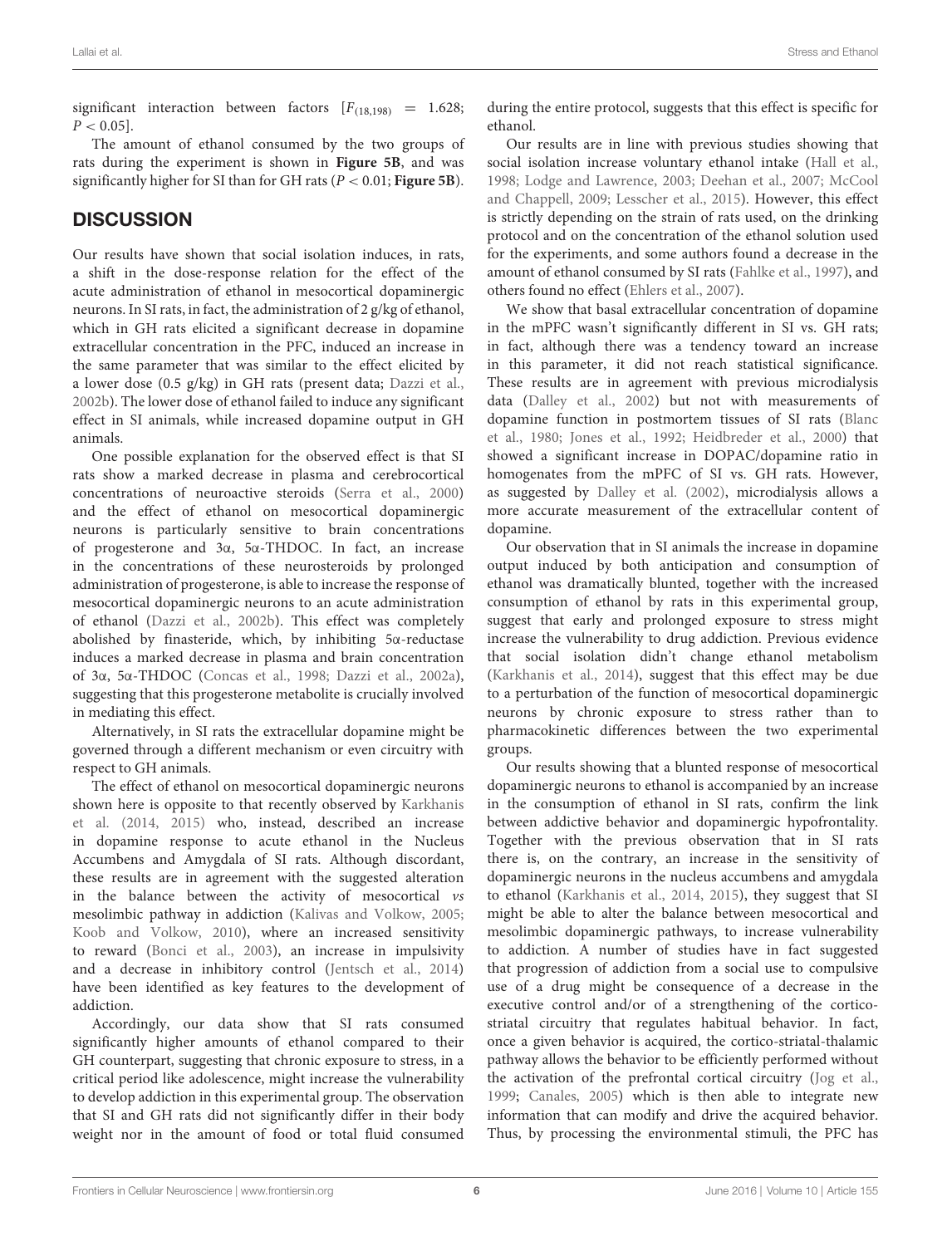the ability to modify a given behavior whenever it results dangerous or inappropriate to the subject (Kalivas et al., 2008).

Addiction is characterized by the inability to stop or modify a behavior even when it clearly has negative consequences on the individual (Everitt and Robbins, 2005; Kalivas et al., 2008). Accordingly, a number of studies described a functional ''hypofrontality'' as a key feature in addiction (for review, see Jentsch and Taylor, 1999; Goldstein and Volkov, 2002; Jentsch et al., 2014). Together with the decline in frontal executive control, it has been shown a progressive strengthening of the compulsive behavior of seeking and taking the drugs (Everitt and Robbins, 2005). The latest researches on drug addiction have pointed out that drugs of abuse, as well as certain palatable foods, are able to induce neuroadaptive changes in the activity of the mesocorticolimbic circuitry (Volkow et al., 2003; Koob et al., 2014); in particular, in animals, withdrawal from drug addiction has been characterized by an increased responsiveness to reward and a decreased activity in the mesocortical dopamine system (Volkow et al., 2003). Our observation of a blunted sensitivity of mesocortical dopaminergic neurons to ethanol anticipation in SI rats suggests that chronic stress is able to reduce the response of this pathway to ethanol. This data, together with the previous observation that in SI rats mesolimbic dopaminergic neurons show, on the contrary, an increased response to acute ethanol administration (Karkhanis et al., 2014), further support the hypothesis that an important mechanism for the development of addiction is a disruption in the balance of the function between mesolimbic and mesocortical dopaminergic pathway. They also suggest that chronic exposure to social isolation stress, by blunting the sensitivity of mPFC projecting neurons to ethanol exposure, might increase the vulnerability to drug addiction. Our observation of a decreased efficacy of ethanol in SI rats already after a single administration, seems to suggest that the increased

## **REFERENCES**

- Bardo, M. T., Klebaur, J. E., Valone, J. M., and Deaton, C. (2001). Environmental enrichment decreases intravenous self-administration of amphetamine in female and male rats. Psychopharmacology (Berl) 155, 278–284. doi: 10. 1007/s002130100720
- Björklund, A., and Dunnet, S. B. (2007). Dopamine neuron systems in the brain: an update. Trends Neurosci. 30, 194–202. doi: 10.1016/j.tins.2007.03.006
- Blanc, G., Herve, D., Simon, H., Lisoprawski, A., Glowinski, J., and Tassin, J. P. (1980). Response to stress of mesocortical-frontal dopaminergic neurons in rats after social isolation. Nature 284, 265–267. doi: 10.1038/284265a0
- Bonci, A., Bernardi, G., Grillner, P., and Mercuri, M. P. (2003). The dopamine-containing neuron: maestro or simple musician in the orchestra of addiction? Trends Pharmacol. Sci. 24, 172–177. doi: 10.1016/s0165-6147(03) 00068-3
- Canales, J. J. (2005). Intermittent cortical stimulation evokes sensitization to cocaine and enduring changes in matrix and striosome neuron responsiveness. Synapse 57, 56–60. doi: 10.1002/syn.20149
- Concas, A., Mostallino, M. C., Porcu, P., Follesa, P., Barbaccia, M. L., Trabucchi, M., et al. (1998). Role of brain allopregnanolone in the plasticity of c-aminobutyric acid type A receptor in rat brain during pregnancy and after delivery. Proc. Natl. Acad. Sci. U S A 95, 13284–13289. doi: 10.1073/pnas.95.22. 13284
- Dalley, J. W., Theobald, D. E., Pereira, E. A. C., Li, P., and Robbins, T. W. (2002). Specific abnormalities in serotonin release in the prefrontal cortex

vulnerability is not dependent on previous ethanol exposure. Accordingly, in previous studies SI rats have shown greater increases in dopamine extracellular concentration in the Nucleus Accumbens after an acute administration of amphetamine (Hall et al., 1998), an enhanced Conditioned Place Preference for amphetamine and ethanol after a single conditioning session (Whitaker et al., 2013), an increased locomotor response to cocaine (Phillips et al., 1994), as well as an increased selfadministration of drugs of abuse (Hall et al., 1998; Lodge and Lawrence, 2003; Deehan et al., 2007; McCool and Chappell, 2009).

In conclusion, our data show that chronic exposure to social isolation stress in a critical period such as early adolescence is able to modify the neurochemical response of mesocortical dopaminergic neurons to both acute and prolonged administration of ethanol. They suggest that a blunted sensitivity of mesocortical dopaminergic neurons might be a neuroadaptive adjustment to chronic stressful stimuli, which, in turn, would disrupt the balance between mesocortical and mesolimbic system's function that has been suggested to be crucial for the development of addictive behavior (Kalivas and Volkow, 2005). Thus, ours and others result (Karkhanis et al., 2014), seem to suggest that both a decrease in mPFC responsiveness and an increased sensitivity in the Nucleus Accumbens and Amygdala to the effect of ethanol, are already present at the first administration of the drug, and that prolonged administration abolishes the motivational salience of ethanol anticipation, thus building in SI rats a vulnerability to ethanol addiction.

# AUTHOR CONTRIBUTIONS

VL: performed the experiments, analyzed the data, wrote the article. LM: performed the experiments. LD: conceived and designed the experiments, analyzed the data, wrote the article.

of isolation-reared rats measured during behavioural performance of a task assessing visuospatial attention and impulsivity. Psychopharmacology (Berl) 164, 329–340. doi: 10.1007/s00213-002-1215-y

- Dazzi, L., Serra, M., Seu, E., Cherchi, G., Pisu, M. G., Purdy, R. H., et al. (2002b). Progesterone enhances ethanol-induced modulation of mesocortical dopamine neurons: antagonism by finasteride. J. Neurochem. 83, 1103–1109. doi: 10. 1046/j.1471-4159.2002.01218.x
- Dazzi, L., Serra, M., Vacca, G., Ladu, S., Latrofa, A., Trapani, G., et al. (2002a). Depletion of cortical allopregnanolone potentiates stress-induced increase in cortical dopamine output. Brain Res. 932, 135–139. doi: 10.1016/s0006- 8993(02)02290-4
- Dazzi, L., Talani, G., Biggio, F., Utzeri, C., Lallai, V., Licheri, V., et al. (2014). Involvement of the cannabinoid CB1 receptor in the modulation of dopamine output in the prefrontal cortex associated with food restriction in rats. PLoS One 9:e92224. doi: 10.1371/journal.pone.0092224
- Deehan, G. A., Jr., Cain, M. E., and Kiefer, S. W. (2007). Differential rearing conditions alter operant responding for ethanol in outbred rats. Alcohol. Clin. Exp. Res. 31, 1692–1698. doi: 10.1111/j.1530-0277.2007.00466.x
- Di Chiara, G., and Imperato, A. (1988). Drugs abused by humans preferentially increase synaptic dopamine concentrations in the mesolimbic system of freely moving rats. Proc. Natl. Acad. Sci. U S A 85, 5274–5278. doi: 10.1073/pnas.85. 14.5274
- Ehlers, C. L., Walker, B. M., Pian, J. P., Roth, J. L., and Slawecki, C. J. (2007). Increased alcohol drinking in isolate-housed alcohol preferring rats. Behav. Neurosci. 121, 111–119. doi: 10.1037/0735-7044.121.1.111